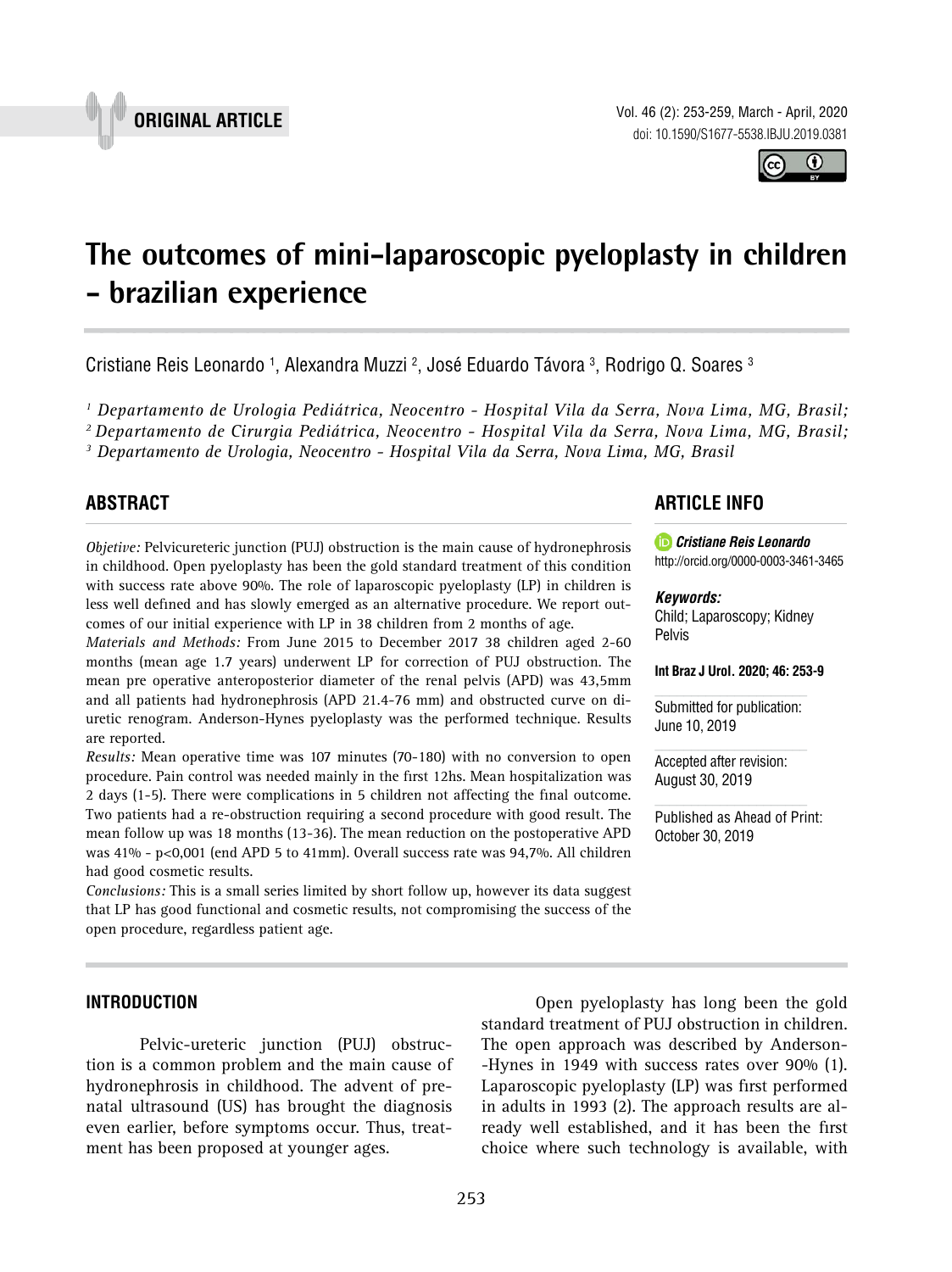advantages of a minimally invasive procedure. The proposed benefits are shorter hospitalization, reduced postoperative pain, early return to daily activities and improved cosmetic appearance, while providing good functional results in a reasonable operative time (3, 4).

The first LP in children was performed in 1995 (5). It has gained popularity for older children. The role of LP in youngers and mainly in infants is less well defined. It has just slowly emerged as safe and an alternative to the open procedure (6).

From the end of 2014 on we started a multidisciplinary program to develop minimally invasive pediatric urology. Since June 2015, all children with PUJ obstruction have been submitted to LP in our institution.

The results of our initial experience with LP in children from 2 months to 5 years old are reported here, addressing pre and postoperative data.

## **MATERIALS AND METHODS**

From June 2015 to December 2017 38 children undergoing LP due to PUJ obstruction and aged 5 years old or younger were enrolled to this study.

Inclusion criteria were: follow-up of at least 6 months after double J (DJ) stent removal and US after this period of time.

Indications for surgery were worsening hydronephrosis and anteroposterior diameter of the renal pelvis (APD) above 20mm on US, plus obstructed pattern on diuretic renogram (DR)-Tc 99m diethylenetriamine penta-acetic acid (DTPA).

The surgical technique performed was Anderson-Hynes dismembered pyeloplasty.

LP is performed positioning the child in a 60-degree lateral decubitus with the side to be treated up. Four ports are used: 3 to 3mm instruments (20cm long) and 15mm to the telescope. The telescope is positioned lateral to the umbilicus on the side of the affected kidney. The next 2-3mm ports are placed mid clavicular and anterior axillary lines in a triangular fashion to the telescope port. The last 3mm port is placed in the lower abdomen, also in the mid clavicular line.

Warmed pneumoperitoneum is maintained at a mean pressure of 8mmHG. Most of the time, the renal pelvis is easily seen. When necessary, the colon is reflected medially or it is approached trans-mesocolon on the left side. A hitch stitch is placed through the abdominal wall to stabilize the renal pelvis. The PUJ is dismembered and the healthy ureter is spatulated on its lateral aspect. 6.0 (until 2 years old) or 5.0 polyglactin threads (>2 years old) are used in a running suture fashion for pelvi-ureteric anastomosis. Except in a very large APD (>50mm), no attempt is made to trim the dilated pelvis. The anastomosis is performed anterior to anomalous lower pole vessel, when it is present. The DJ stent is placed toward the bladder in an antegrade fashion. A drain is introduced through the lower port. Local bupivacaine is used in all trocar ports. A bladder catheter is left in place during hospitalization (Figures 1 and 2).

Oral intake is started as soon as the patient is recovered from anesthesia.

Pain control is available on patient and or parents demand. Intravenous dipyrone and oral paracetamol are available to usual pain. Morphine is available to non-regular pain.

All patients have been followed by US at 1, 3 and 6 month after DJ removal and thereafter at every 6 months. DR was repeated when renal dilatation persisted on US.

Statistical analysis was performed by statistical software. Data were expressed in mean and range for continuous variables. Students t- -test was used to compare pre and postoperative parameters. A p value of <0.05 was considered significant.

## **RESULTS**

From June 2015 to December 2017 thirty eight children aged 2-60 months (mean 1, 7 years old) underwent LP and were included in this study. All patients were operated on by the same team-2 surgeons (CRL and RSQS).

There were 28 boys and 10 girls. Twenty patients were younger than 1 year old, 6 were between 13 and 24 months and 12 between 25 months to 5 years old. The mean weight was 8.2Kg (4 to 22Kg).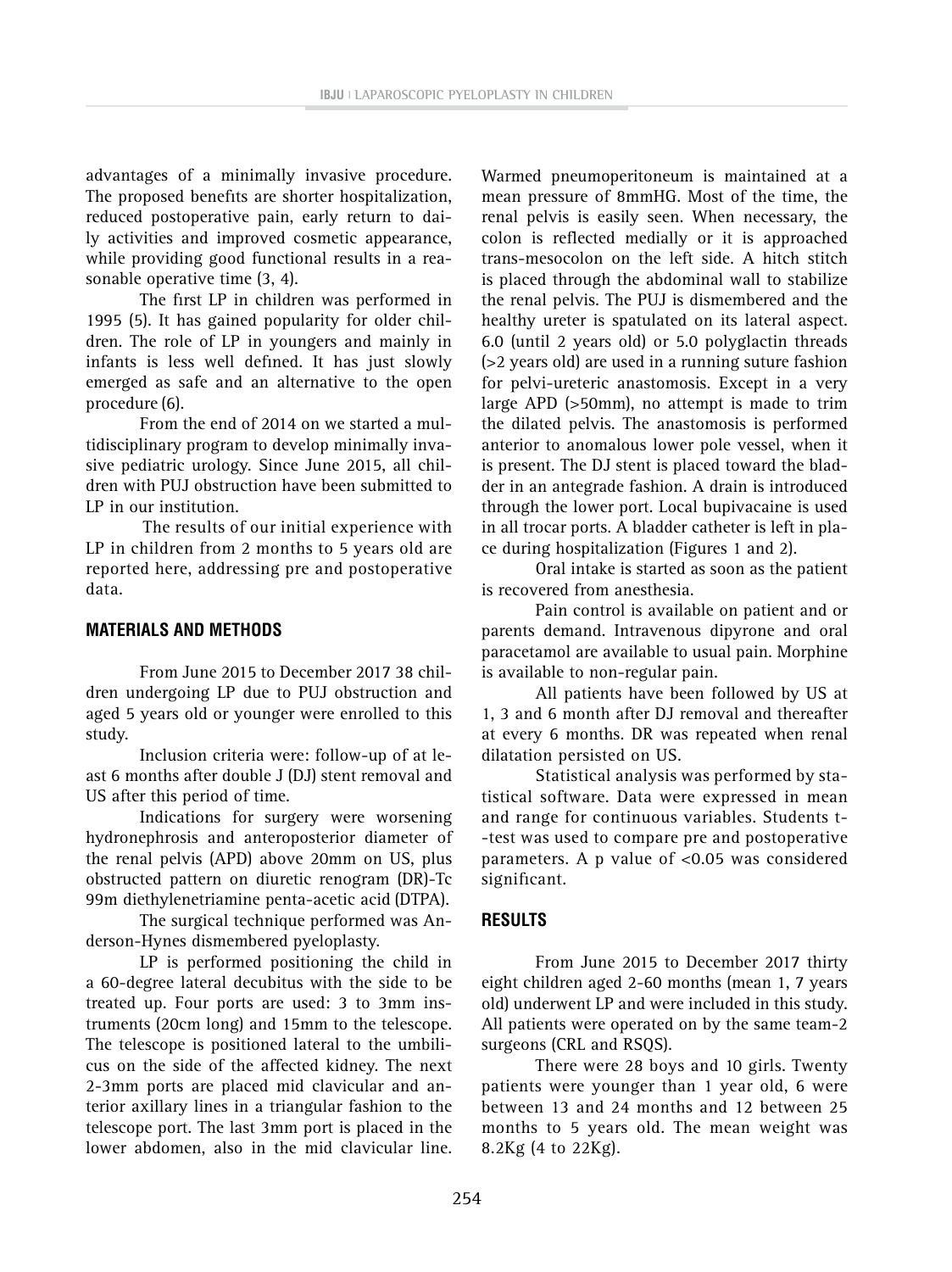**Figure 1 - Trocars position - lateral decubitus.**



Child postioned to left pyeloplasty in a 60-degree lateral decubitus. One 5mm trocar to the telescope placed lateral to the umbilicus on the side of the affected kidney and two 3mm ports placed in a triangular fashion to the telescope port. The last 3mm port is placed in the lower abdomen on the mid clavicular line.

#### **Figure 2 - Trocars position - postoperative period.**



Position of the trocars - right pyeloplasty, one 5mm port to the telescope placed above and lateral to the umbilicus on the side of the affected kidney and three 3mm trocars to the instruments.

PUJ obstruction was diagnosed by antenatal hydronephrosis in 27 patients, urinary tract infection (ITU) in 6 and abdominal pain in 5 patients.

Comorbidities were present in 6 children: 1 vesicoureteric reflux, 1 horse shoe kidney, 2 chromosome disease, 1 multicystic dysplastic kidney, 1 renal stones. Two patients had previous pyelostomy.

Obstruction was on the left renal pelvis in 20 children (52%).

The mean pre-operative APD was 43.5mm (21.4 to 76mm) on US. Loss of renal cortex was found in 17 patients (68%).

All patients had an obstructed pattern on DR and post furosemide T1/2>20min. Of them, 9 presented split renal function <40% on the affected side Table-1 shows details of the procedure.

Mean surgical time was 107 minutes (70-180min) from port insertion to port closure. There was no conversion to open procedure. Eleven patients had a lower pole vessel obstructing the PUJ (29%).

Oral intake was started from 40 to 240 min (mean 120min) after the end of the procedure.

Mean time of analgesia requirement was 12hs (0-24hs). Dipyrone was used. No opioid was necessary.

Mean hospitalization was 2 days (1-5 days).

DJ stent was removed in mean after 45 days after the procedure (15-62 days). There were complications in 6 children (15.7%) with no effect on the final outcome. Three children had UTI, one of them needing hospitalization. Two had dislodgement of the DJ stent. One had omental fat exteriorization during drain removal.

Two patients had worsening hydronephrosis and re-obstruction after DJ removal, requiring a second intervention. The second procedure was performed by laparoscopic approach with very good results. The first one had chromosomal disease and abnormal renal vessels. The second one had previous infective stones which were removed at the LP.

Median follow-up was 18 months (from 13 to 36 months).

Mean reduction on the postoperative APD was  $41.8\%$  (end APD 5 to  $41mm$ ) p <0.001. Three patients had improved, but maintained postoperative hydronephrosis. All of them showed a good washout curve on DTPA. All children are symptoms free. All children had good cosmetic results. Overall success rate was 94.7%, Table-2 shows results according to age.

All parents of the children signed the informed consent for LP.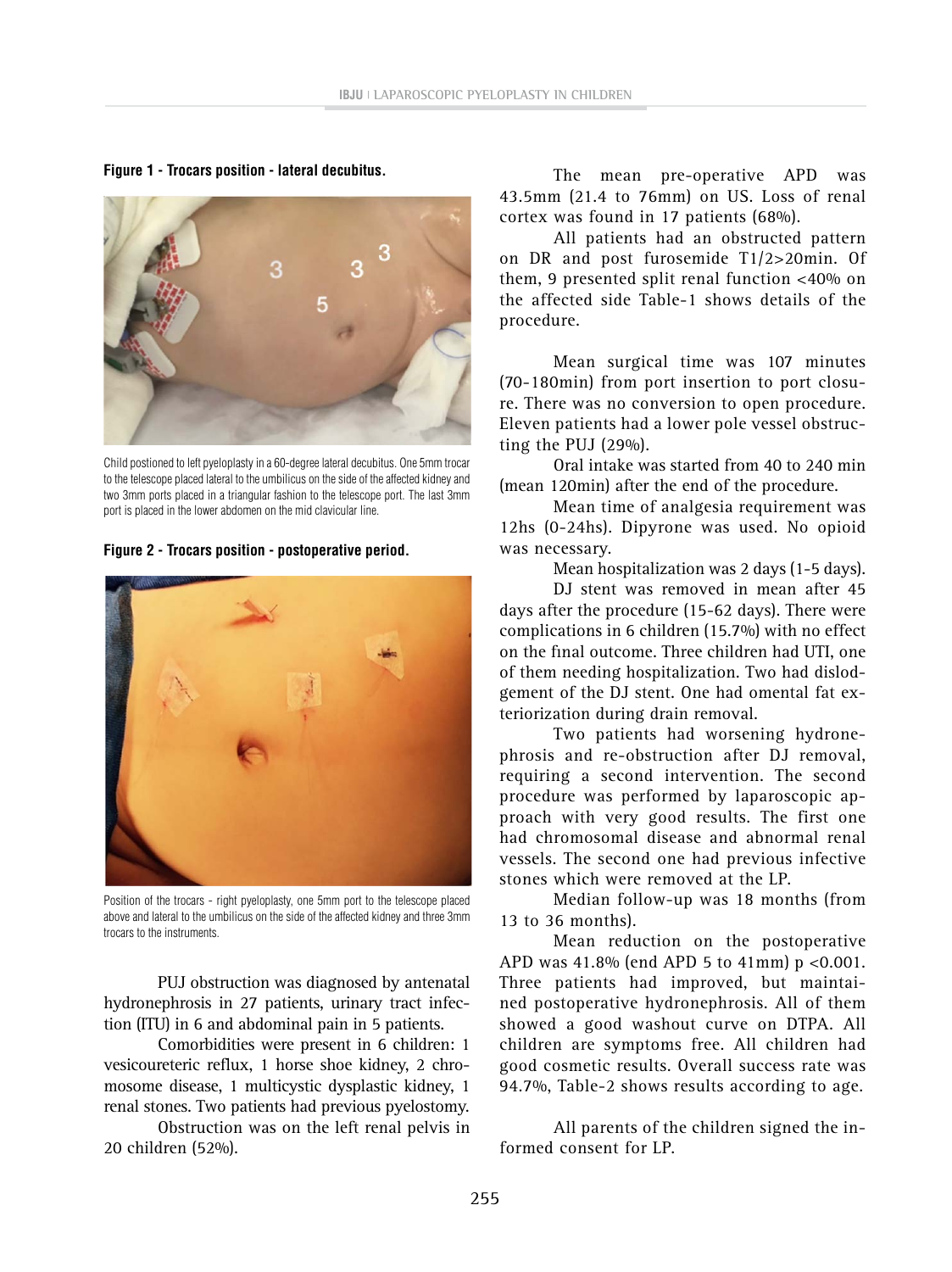| Pelvis approach                   |             |  |  |  |  |
|-----------------------------------|-------------|--|--|--|--|
| Colon mobilization                | 27(71%)     |  |  |  |  |
| Transmesocolon                    | 11 (29%)    |  |  |  |  |
| <b>Anastomotic thread</b>         |             |  |  |  |  |
| Vicryl 5.0                        | 12 (32%)    |  |  |  |  |
| Vicryl 6.0 (<2 years old)         | 26 (68%)    |  |  |  |  |
| <b>Drain</b>                      |             |  |  |  |  |
| Penrose                           | 4           |  |  |  |  |
| Suction                           | 33          |  |  |  |  |
| No one                            | 1           |  |  |  |  |
| 38<br>Bladder catheter + Double J |             |  |  |  |  |
| Surgical time (min.)              |             |  |  |  |  |
| Mean                              | 107 min.    |  |  |  |  |
| Range                             | 70-180 min. |  |  |  |  |
| Conversion to open procedure      | 0           |  |  |  |  |

#### **Table 1 - Laparoscopic Pyeloplasty - surgical details.**

## **Table 2 - Laparoscopic Pyeloplasty - results by age.**

| N(38) | Age       | APD reduction | Surgical time min | Success Rate |
|-------|-----------|---------------|-------------------|--------------|
| 20    | < 1 year  | 44,6%         | 82-180            | 20/20        |
| 6     | 1-2 years | 43%           | 70-160            | 6/6          |
| 12    | 3-5 years | 38%           | 98-170            | 10/12        |

**N =** number of patients; **APD =** anteroposterior pelvic diameter

#### **DISCUSSION**

PUJ obstruction is a common problem in children. The open dismembered pyeloplasty described by Anderson-‐Hynes has long been the gold standard treatment with success rate above 90%. Although LP has been widely performed in adults, its benefits in infants have been less clear. The minimally invasive approach has slowly emerged as safe and effective alternative to treat PUJ obstruction in children.

By the end of 2014 we started a multidisciplinary program in pediatric urology which comprised adult videourology and pediatric urology teams. Adult experience was already established and after experience was obtained with older children we were able to start operating the younger ones. Since June 2015 all children with PUJ obstruction have been submitted to LP in our institution. We report here the outcomes and details of 38 LP in children aged 2 months to 5 years old.

Minimally invasive surgery has gained the world and its benefits are well known: image magnification, decreased blood loss, lower analgesia requirement, faster recovery, better cosmetic outcome. LP also has another reported benefit. Through laparoscopic view, the PUJ is seen in its real position, in contrast to the open or video assisted procedure which brings the PUJ outside, disrupting its normal anatomy. LP is thought to provide better identification to anomalous vessels and avoid twisting or bad positioning of the ureter (3, 7).

The dismembered LP for treatment of PUJ obstruction in children was first described in 1995 (5). Since then, a few pediatric large se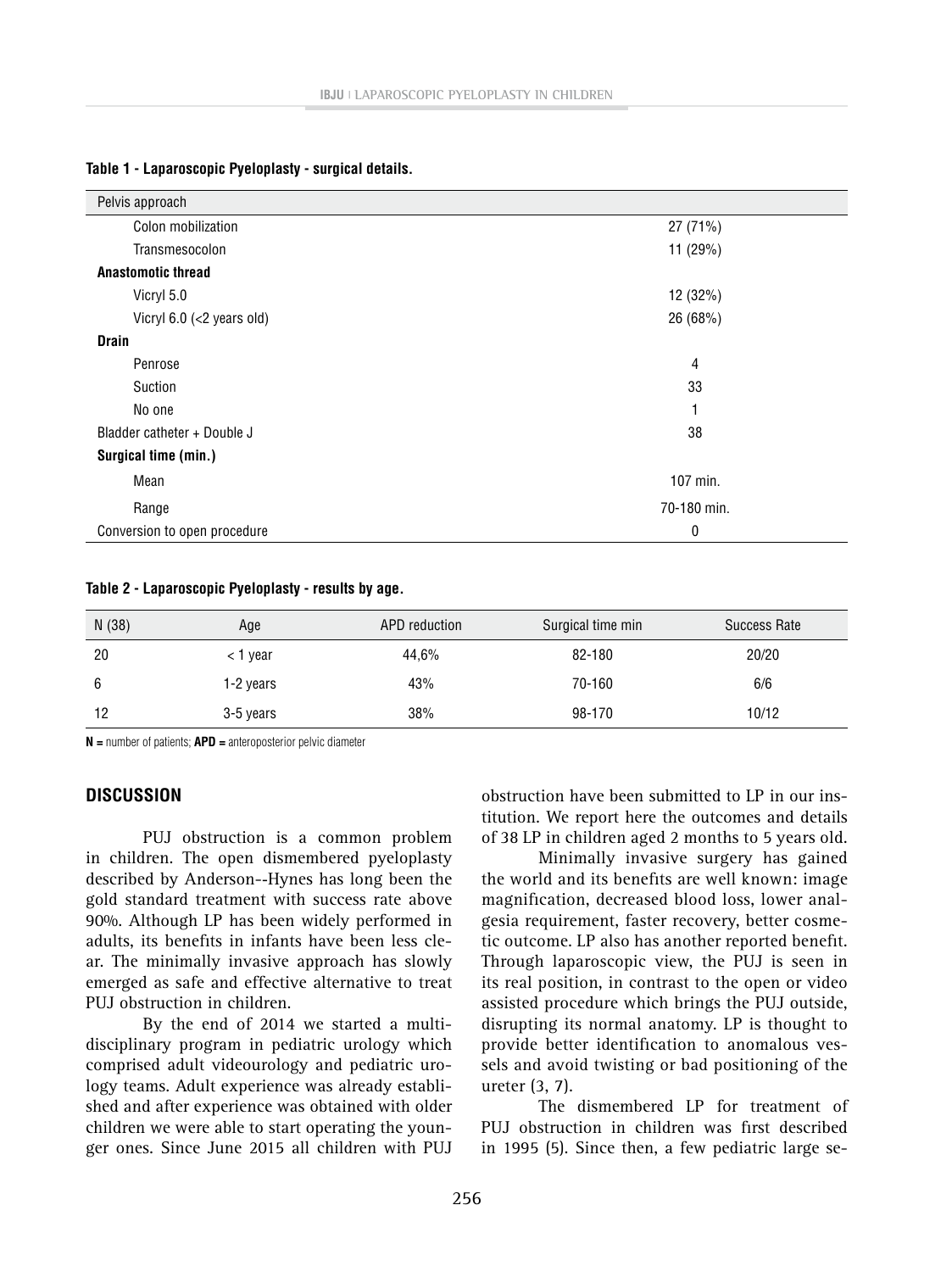ries are available in the literature. Many reference centers do not have programs to perform LP in young children-less than 2-3 years old (8). However, while early series had reported anastomotic stenosis in babies (9, 10), subsequent studies demonstrated feasibility irrespective of patient age and weight (6, 7, 11-13).

LP has been thought to be a technically challenging procedure in children. In fact it requires suture training and an experienced laparoscopist (3, 8). There is a learning curve to LP with is far more difficult to pediatric surgeons. Since the beginning of training, pediatric surgeons have smaller and more delicate structures to work with, compared to adult surgeons who find larger structures in their patients. Therefore, limited laparoscopic working space and small ureteral caliber make anastomosis challenging. Also, even in reference centers, the number of pediatric cases in general suitable for laparoscopic procedures in the same period of time is lower to pediatric urology when compared to the adult urology, slowing the learning curve further. Despite this, virtual labs and multidisciplinary practice may be useful to speed the learning curve.

In our institution after having established a per and postoperative protocol, all patients were operated by the same team (2 surgeons CRL and RSQS). Therefore, the surgical steps were redrawn as needed.

Robotic surgery certainly will add technical facilities in pyeloplasty (14, 15). However, the need of larger incisions for larger port placement and no availability of 3mm instruments makes its role in younger children questionable at moment.

Concerning technical details, we use three ports. The third port helps on exposure. Not placing the telescope into umbilical scar brings all the instruments near the target PUJ. This may avoid organs injuries in small spaces as reported even by expert laparoscopists (3, 6).

While operating on babies it is important a full integration of the anesthetic team to laparoscopic procedures at younger ages.

Although most series report longer operative time in LP, (mean 155-240min) (3, 8, 11,

16) we had spent a mean of 107min., which may be near the open procedures time. Previous adult experience, same team, routine and focusing on simplifying every step certainly play a role in the operative time.

DJ stent is inserted by laparoscopic view. A guide wire is placed through a 3mm aspirating tube in an antegrade fashion, saving the cystoscopy time. Those who favor cystoscopy insertion affirm that retrograde DJ insertion avoids stent dislodgement and related complications (8). However, a study of 15 academic European institutions showed that the antegrade fashion provided the lowest complication rate compared with retrograde stent insertion (17).

We had one child whose DJ didn't reach the bladder. Since then, we focus on urine drops reflowing from the stent as it reaches the bladder. The bladder catheter is inserted at the end of the procedure or otherwise kept closed in the bladder until there.

Surgical site drainage may be a matter of discussion since the postoperative leakage is usually little. Perinephric drain offers the advantage of warning about complications. Postoperative ileus is described by series where drains are avoided (3, 6). We started using a Penrose drain, but moved on to suction drain. Although we had a small omental prolapse, it wasn't necessary any surgical procedure to deal with. Adequate size Blake® drains may reduce the reported risk (8).

Our children had oral intake soon after anesthetic recovery with very good tolerance. After local bupivacaine injection at the end of the procedure, pain control was on patient and parents demand. It was used in mean during the first 12hs which is a short time when compared with open procedures. No opioids were necessary. Two patients didn't require any postoperative analgesia.

Hospitalization was in average 2 days. Although a subjective data, patients were noticed to be with more mobility when compared to our experience in open procedures. In a comparative prospective study of open versus laparoscopic pyeloplasty in children, Piaggio et al. observed fewer narcotic need and shorter hospitalization for LP as others (16, 18).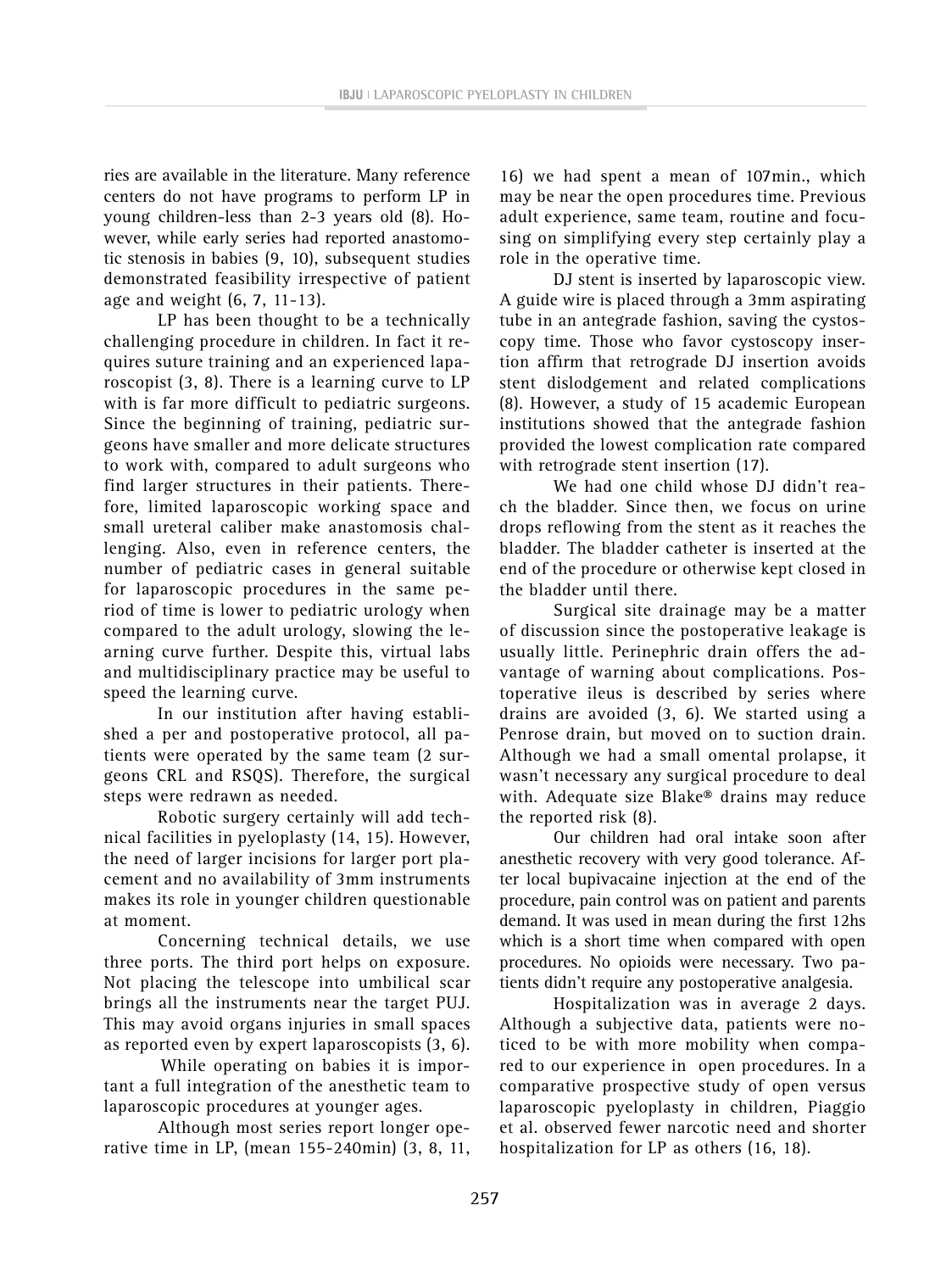Our study showed very good functional results in 33 children with significant reduction of the hydronephrosis - mean reduction on the postoperative APD was 41.8% (preoperative APD-21 to 76mm and final APD-5 to 41mm)  $p<0.001$ . We don't regularly trim the renal pelvis and the APD reduction found is associated with success rate according to the literature (19).

Four patients underwent DR as they had maintained postoperative hydronephrosis. Despite persistent dilatation, all of them showed a good washout curve on DTPA with no obstructed pattern, ensuring a good result after LP. Two children needed reoperation due to worsening hydronephrosis post operatively. One patient had abnormal chromosomes and disrupted anatomy with intra-‐renal pelvis and anomalous vessels to the kidney. The fail was due to the fact that the pelvic-ureteric anastomosis had been performed above the first anomalous vessels, which seemed to be usual for cases of pyeloplasty. In the second procedure it seemed clear that the anastomosis was again obstructed and needed to be higher and proximal to other anomalous vessels, on a small space available of the abnormal renal pelvis. The other patient had infective stones removed during the first LP. A second laparoscopic procedure was performed in both patients with success, as described in literature (20).

As reported in literature, our study showed no different outcomes related to children's age or weight (17, 21-23). The overall success rate was 100% in the 20 infants and operative time was compared to laparoscopic procedure for older children.

The overall success rate of 94.7% in this study is similar to open procedure and others reported LP series (24-26).

The cosmetic outcome was very satisfactory, with the 3mm scars barely apparent. In spite of that, the argument of open procedure through small incisions has been still supported by some, who do not consider that even small scars grow with patients development and may cause dissatisfaction later. Concerning pain related to open small incision, it may be underestimated in small children (2, 6, 8, 16).

This study demonstrated functional results as reported to open surgery and benefits of a minimally invasive procedure as described by other series in literature (12, 13 17, 22, 27, 28).

## **CONCLUSIONS**

Our study is limited by short follow-up and small number of patients, however its data suggests that LP has acceptable percentage of complications, good functional and cosmetic results, not compromising the success of the open procedure, regardless patient age.

## **CONFLICT OF INTEREST**

None declared.

## **REFERENCES**

- 1. Anderson JC, Hynes W. Retrocaval ureter; a case diagnosed pre-operatively and treated successfully by a plastic operation. Br J Urol. 1949;21:209-14.
- 2. Schuessler WW, Grune MT, Tecuanhuey LV, Preminger GM. Laparoscopic dismembered pyeloplasty. J Urol. 1993;150:1795-9.
- 3. Jarrett TW, Chan DY, Charambura TC, Fugita O, Kavoussi LR. Laparoscopic pyeloplasty: the first 100 cases. J Urol. 2002;167:1253-6.
- 4. Lasmar MT, Castro HA Jr, Vengjer A, Guerra FA, Souza EA, Rocha LM. Transperitoneal laparoscopic pyeloplasty: Brazilian initial experience with 55 cases. Int Braz J Urol. 2010;36:678-84.
- 5. Peters CA, Schlussel RN, Retik AB. Pediatric laparoscopic dismembered pyeloplasty. J Urol. 1995;153:1962-5.
- 6. Chandrasekharam VV. Laparoscopic pyeloplasty in infants: single-surgeon experience. J Pediatr Urol. 2015;11:272.e1-5.
- 7. Aminsharifi A, Molaie A, Monsef A. Laparoscopic In Situ Dismembered Pyeloplasty Can Facilitate Laparoscopic Ureteropelvic Junction Obstruction Repair: A Prospective Cohort Trial. J Endourol. 2018;32:218-22.
- 8. Ciftci H, Akin Y, Savas M, Yeni E. Functional Results of Laparoscopic Pyeloplasty in Children: Single Institute Experience in Long Term. Urol Int. 2016;97:148-52.
- 9. Tan HL. Laparoscopic Anderson-Hynes dismembered pyeloplasty in children. J Urol. 1999;162(3 Pt 2):1045-7.